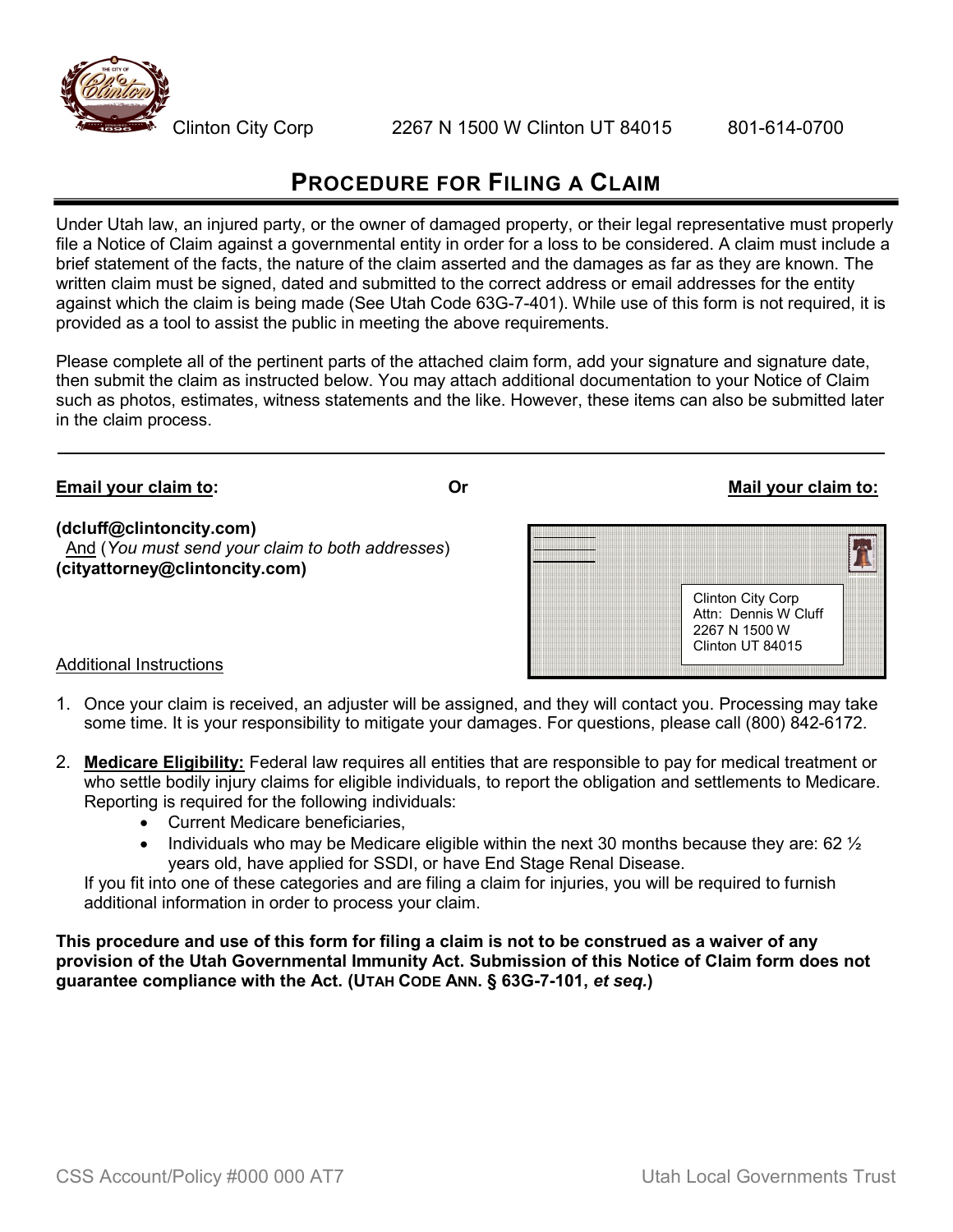

Clinton City Corp 2267 N 1500 W Clinton UT 84015 801-614-0700

## NOTICE OF CLAIM FORM

| (Use additional sheets if needed.)                                                                                                                                                                                                                         |                                                                                                                                                                                                                                |                                                                                                                      |
|------------------------------------------------------------------------------------------------------------------------------------------------------------------------------------------------------------------------------------------------------------|--------------------------------------------------------------------------------------------------------------------------------------------------------------------------------------------------------------------------------|----------------------------------------------------------------------------------------------------------------------|
| Last Name: <u>New York Name</u>                                                                                                                                                                                                                            | First Name: <u>_________________________</u>                                                                                                                                                                                   |                                                                                                                      |
|                                                                                                                                                                                                                                                            |                                                                                                                                                                                                                                |                                                                                                                      |
| <u> 1989 - Johann Barbara, martin a</u><br>City:                                                                                                                                                                                                           | State: The State of the State of the State of the State of the State of the State of the State of the State of the State of the State of the State of the State of the State of the State of the State of the State of the Sta | Zip Code: <u>_________</u>                                                                                           |
|                                                                                                                                                                                                                                                            | Home Phone Number:                                                                                                                                                                                                             | <u> 1980 - Andrea Station Barbara, politik eta provincia eta provincia eta provincia eta provincia eta provincia</u> |
| Email Address: _____________________________                                                                                                                                                                                                               |                                                                                                                                                                                                                                |                                                                                                                      |
| <b>Example 2018</b> Time of Loss: <u>Contract Community Contract Contract Contract Contract Contract Contract Contract Contract Contract Contract Contract Contract Contract Contract Contract Contract Contract Contract Contract Co</u><br>Date of Loss: |                                                                                                                                                                                                                                |                                                                                                                      |
| Type of Loss: (Injury, Property Damage etc.) ___________________________________                                                                                                                                                                           |                                                                                                                                                                                                                                |                                                                                                                      |
| Location:                                                                                                                                                                                                                                                  |                                                                                                                                                                                                                                |                                                                                                                      |
| Your Vehicle (if applicable):<br>(Year)                                                                                                                                                                                                                    | (Make)                                                                                                                                                                                                                         | (Model)                                                                                                              |
| <b>Law Enforcement Case</b><br>Number (if applicable):                                                                                                                                                                                                     | <b>Law Enforcement</b>                                                                                                                                                                                                         |                                                                                                                      |
| Gov. Vehicle (if applicable):<br>$\overline{(Year)}$ (Mak                                                                                                                                                                                                  | (Make)<br>(Model)                                                                                                                                                                                                              | (License No.)                                                                                                        |
| <b>Your Insurance Information:</b>                                                                                                                                                                                                                         |                                                                                                                                                                                                                                |                                                                                                                      |
| <b>Insurance Company Name:</b>                                                                                                                                                                                                                             | <u> 1989 - Johann John Stein, markin film yn y brening yn y brening y brening yn y brening y brening yn y brenin</u>                                                                                                           |                                                                                                                      |
| Insurance Company Phone Number: National Company of the United States of the United States of the United States                                                                                                                                            |                                                                                                                                                                                                                                |                                                                                                                      |
| <b>Insurance Policy Number:</b>                                                                                                                                                                                                                            | <u> 1989 - Johann Barbara, martin amerikan basal dan berasal dan berasal dalam basal dan berasal dan berasal dan</u>                                                                                                           |                                                                                                                      |
| Have you Filed a Claim with Your Insurance (Yes or No) _________________________                                                                                                                                                                           |                                                                                                                                                                                                                                |                                                                                                                      |
| Insurance Claim Number:                                                                                                                                                                                                                                    |                                                                                                                                                                                                                                |                                                                                                                      |